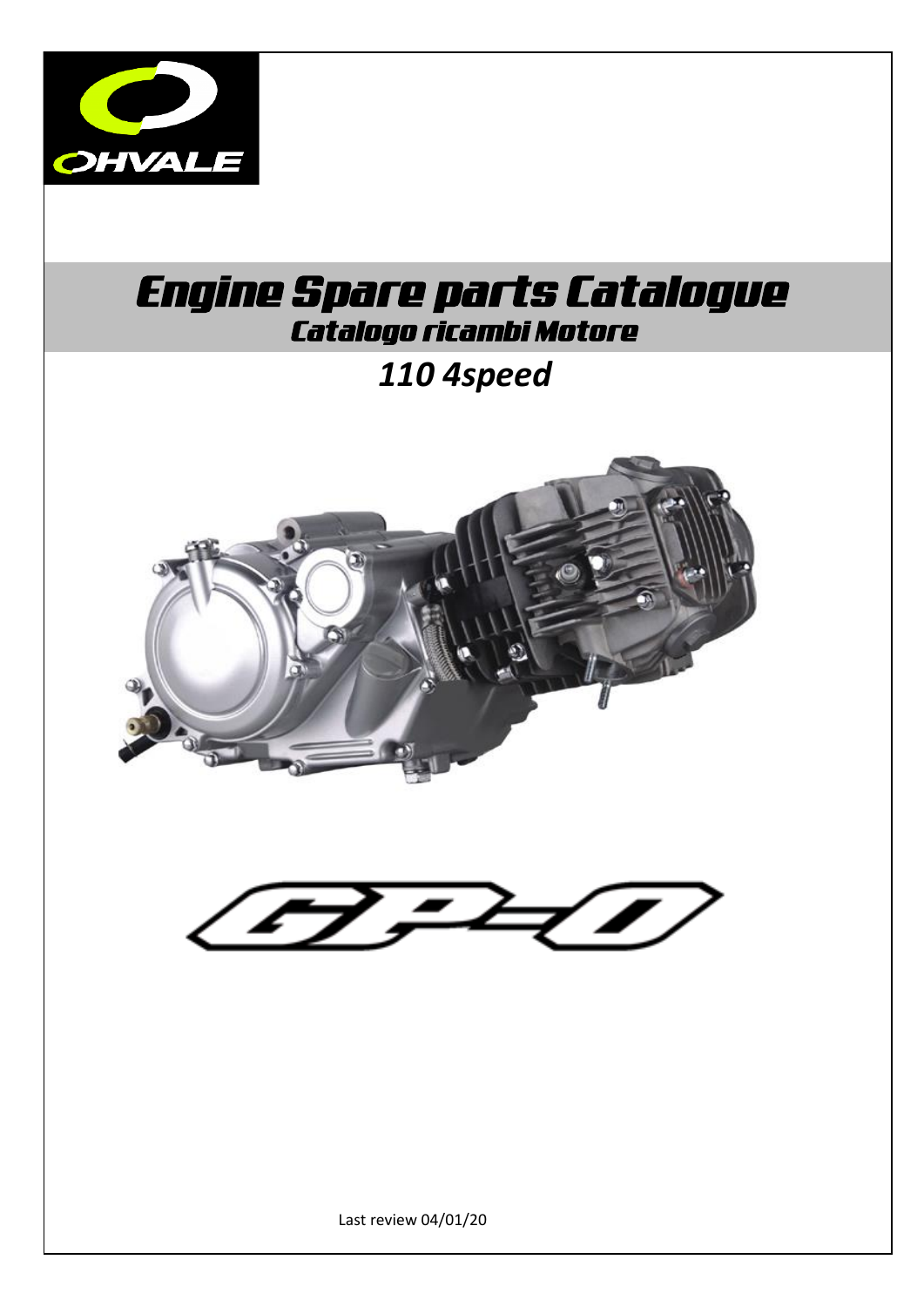

| Num.           | Cod.         | <b>Descrizione ITA</b>             | <b>Description ENG</b>                |
|----------------|--------------|------------------------------------|---------------------------------------|
| $\mathbf{1}$   | 01.SZ.0101.L | <b>VITE M6X110</b>                 | <b>BOLT M6 x 110</b>                  |
| 2              | 01.SZ.0102.L | <b>VITE M6X110</b>                 | <b>BOLT M6 x 25</b>                   |
| 3              | 01.SZ.0103.L | GUARNIZIONE ALLUMINIO 6,5X12X1     | WASHER 6,5 x 1x 12 (ALUMINIUM)        |
| 4              | 01.SZ.0104.L | <b>COPERCHIO TESTA DX 110 4S</b>   | RIGHT COVER CYLINDER HEAD             |
| 5              | 01.SZ.0105.L | <b>GUARNIZIONE COPER.DX 110 4S</b> | <b>GASKET CYLINDER HEAD RIGHT COV</b> |
| 6              | 01.MO.0016.L | <b>CANDELA NGK C7HSA</b>           | SPARK PLUG NGK C7HSA                  |
| $\overline{7}$ | 01.SZ.0107.L | <b>COPERCHIO VALVOLE 110 4S</b>    | CAP ASSEMBLY TAPPET ADJUSTING         |
| 8              | 01.SZ.0108.L | O-RING COPERCHIO VALV              | O-RING 29,6 x 3,2                     |
| 9              | 01.SZ.0109.L | <b>COPERCHIO TESTA 110 4S</b>      | UPPER COVER CYLINDER HEAD             |
| 10             | 01.SZ.0110.L | <b>GUARNIZIONE COPER TESTA</b>     | GASKET CYLINDER HEAD UPPER COV        |
| 11             | 01.SZ.0111.L | DADO CIECO M7                      | <b>NUT M7</b>                         |
| 12             | 01.SZ.0112.L | RONDELLA 7,3x2,5x14 ACCIAO         | WASHER 7,3 x 2,5 x 14 (IRON)          |
| 13             | 01.SZ.0113.L | RONDELLA 7,3x2,5x14 RAME           | WASHER 7,3 x 2,5 x 14 (COPPER)        |
| 19             | 01.SZ.0119.L | <b>GUARNIZIONE ASPIRAZ 1104S</b>   | <b>INLET GASKET</b>                   |
| 20             | 01.SZ.0120.L | PRIGIONIERO TESTA 110 4S           | STUD M6 x 32                          |
| 21             | 01.SZ.0121.L | <b>TESTA 110 4M</b>                | <b>CYLINDER HEAD ASSEMBLY</b>         |
| 22             | 01.SZ.0122.L | VITE M6X23                         | BOLT M6 x 23                          |
| 23             | 01.SZ.0123.L | <b>GUARNIZIONE COPER. SX</b>       | GASKET CYLINDER HEAD LEFT COVE        |
| 24             | 01.SZ.0124.L | <b>COPERCHIO TESTA SX 110 4S</b>   | LEFT COVER CYLINDER HEAD              |
| 25             | 01.SZ.0125.L | <b>GUARNIZIONE TESTA 110 4S</b>    | GASKET ASSEMBLY CYLINDER HEAD         |
| 26             | 01.SZ.0126.L | VITE M6X30                         | BOLT M6 x 30                          |
| 27             | 01.SZ.0127.L | SPINA CENTRAGGIO 8×14×7            | DOWEL PIN 8×14×7                      |
| 30             | 01.SZ.0130.L | CILINDRO 110 4M                    | ASSEMBLY, CYLINDER BLOCK              |
| 31             | 01.SZ.0131.L | <b>GUARNIZIONE CILINDRO 110 4S</b> | <b>GASKET, CYLINDER BLOCK</b>         |
| 32             | 01.SZ.0132.L | GUARNIZIONE 11.5×16×2.5            | RECTANGLE RING \$11.5×16×2.5          |
| 33             | 01.SZ.0133.L | SPINA CENTRAGGIO 8×12×7            | DOWEL PIN 8×12×7                      |

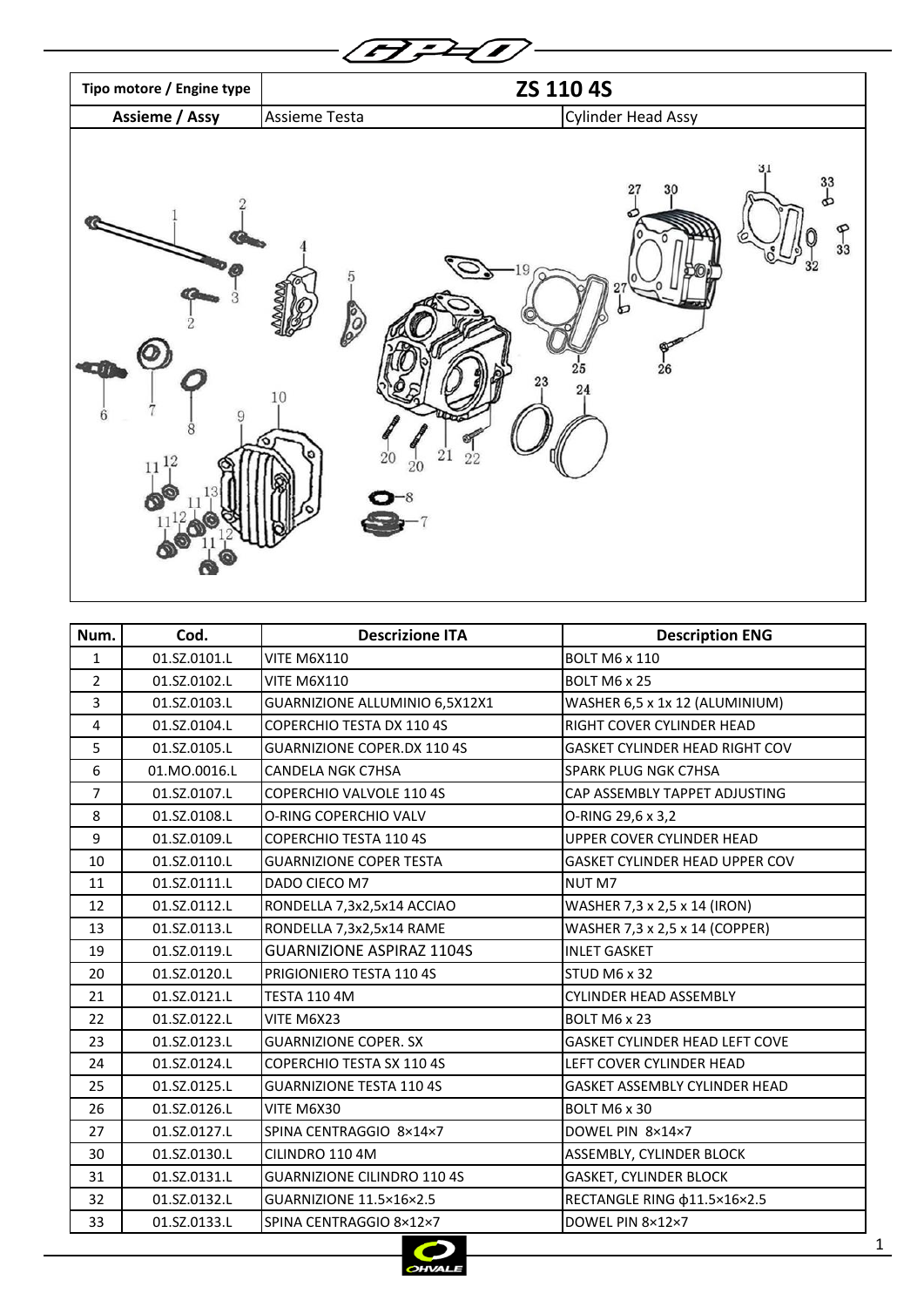



| Num.           | Cod.         | <b>Descrizione ITA</b>             | <b>Description ENG</b>                |
|----------------|--------------|------------------------------------|---------------------------------------|
| $\mathbf{1}$   | 01.SZ.0201.L | ALBERO A CAMME 110 4S              | <b>CAMSHAFT PARTS</b>                 |
| $\overline{2}$ | 01.SZ.0202.L | ALBERO BILANCERE 110 4S            | SHAFT, VALVE ROCKER ARM               |
| 5              | 01.SZ.0205.L | BILANCERE COMPL. 110 4S            | ASSEMBLY, VALVE ROCKER ARM            |
| 6              | 01.SZ.0206.L | SEMICONO PIATTELLO 110 4S          | <b>VALVE COTTER</b>                   |
| $\overline{7}$ | 01.SZ.0207.L | PIATTELLO VALVOLA 110 4S           | RETAINER, VALVE SPRING                |
| 8              | 01.SZ.0208.L | ASSIEME MOLLA VALVOLA              | VALVE INNER SPRING                    |
| 9              | 01.SZ.0209.L | PARAOLIO VALVOLA 110 4S            | VALVE STEM SEAL ASSEMBLY              |
| 10             | 01.SZ.0210.L | VALVOLA ASPIRAZIONE 110 4S         | <b>INLET VALVE</b>                    |
| 11             | 01.SZ.0211.L | VALVOLA SCARICO 110 4S             | <b>EXHAUST VALVE</b>                  |
| 12             | 01.SZ.0212.L | <b>CATENA DISTRIBUZIONE 110 4S</b> | ASSEMBLY, TIMING CHAIN (90)           |
| 13             | 01.SZ.0213.L | CORONA DISTRIBUZIONE 110 4S        | TIMING DRIVEN SPROCKET (32)           |
| 15             | 01.SZ.0215.L | GUIDA CATENA DIST 110 4S           | ASSEMBLY, CAM CHAIN GUIDE ROLLER (38) |
| 16             | 01.SZ.0216.L | RONDELLA 8.5×1.5×14 ALU            | WASHER 8.5×1.5×14 (ALUMINIUM)         |
| 17             | 01.SZ.0217.L | <b>VITE FISSAGGIO GUIDA CATENA</b> | PIN SHAFT, GUIDE ROLLER(M8×27.5)      |
| 20             | 01.SZ.0220.L | CORONA COND. POMPA OLIO            | DRIVEN SPROCKET, OIL PUMP             |
| 21             | 01.SZ.0221.L | <b>RULLO TENDICATENA 110 4S</b>    | ROLLER ASSEMBLY, CAM CHAIN TENSION    |
| 22             | 01.SZ.0222.L | <b>BRACCIO TENDICATENA 110 4S</b>  | CAM CHAIN TENSION LEVER ASSEMBLY      |
| 23             | 01.SZ.0223.L | FISSAGGIO BRACCIO TENDIC.          | AXLE, CAM CHAIN TENSION LEVER         |
| 24             | 01.SZ.0224.L | <b>GOMMINO ASTA TENDIC 110 4S</b>  | RUBBER HEAD, CHAIN TENSION PUSH ROD   |
| 25             | 01.SZ.0225.L | <b>ASTA TENDICATENA 110 4S</b>     | CHAIN TENSIONER PUSH ROD ASSEMBLY     |
| 28             | 01.SZ.0228.L | <b>MOLLA TENDICATENA</b>           | SPRING, CAM CHAN TENSION PUSH ROD     |
| 29             | 01.SZ.0229.L | RONDELLA 14.2×1.5×20 ALU           | WASHER 14.2×1.5×20 (ALUMINIUM)        |
| 30             | 01.SZ.0230.L | <b>VITE M14X1.5</b>                | <b>BOLT M14×1.5</b>                   |
| 31             | 01.SZ.0231.L | PIN 8×12×6.3                       | PIN 8×12×6.3                          |

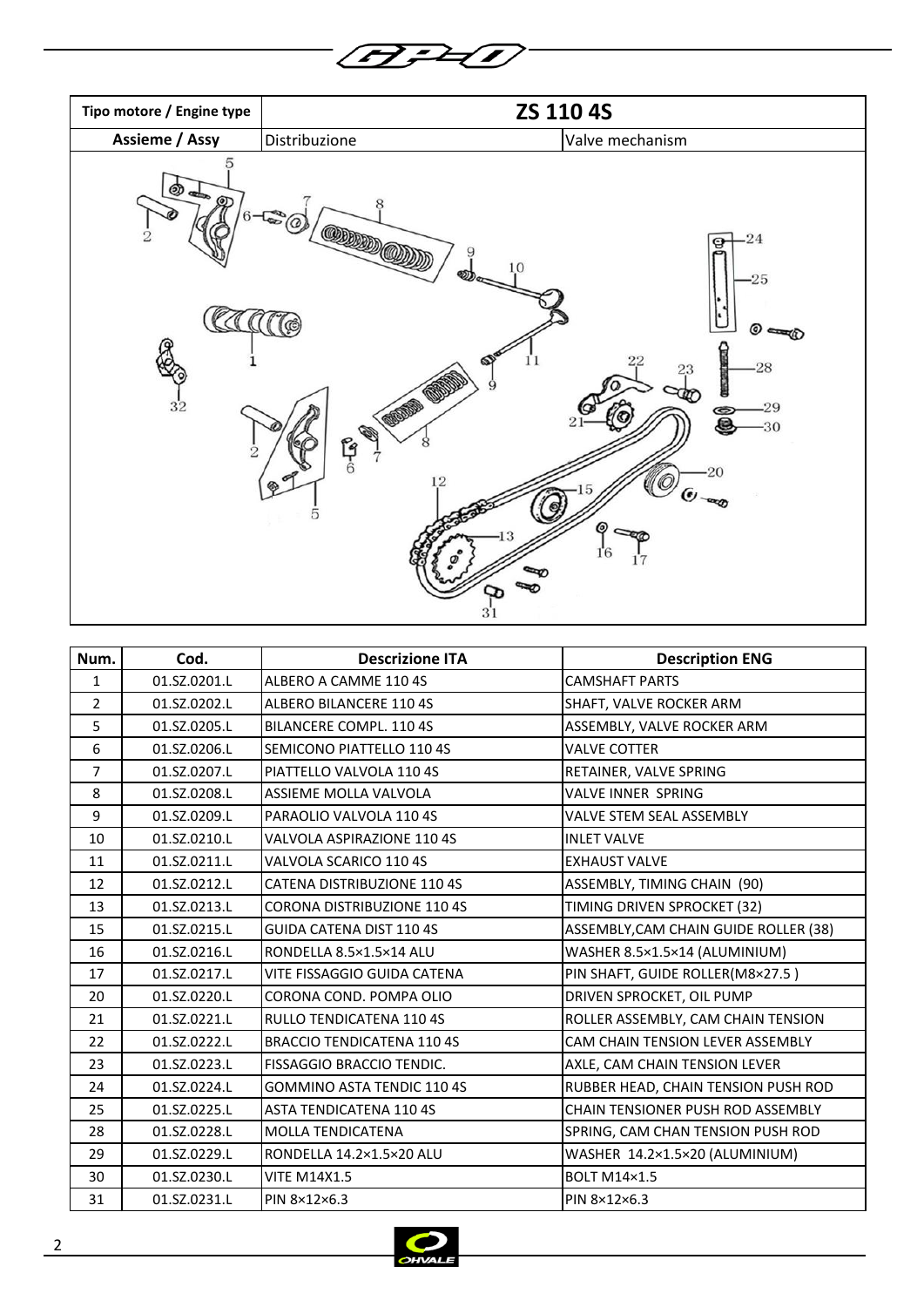



| Num.           | Cod.         | <b>Descrizione ITA</b>                | <b>Description ENG</b>              |
|----------------|--------------|---------------------------------------|-------------------------------------|
| $\mathbf{1}$   | 01.SZ.0301.L | ASTINA LIVELLO OLIO 110 4S            | OIL RULER ASSY                      |
| $\overline{2}$ | 01.SZ.0302.L | O-RING 18×3                           | O-RING 18×3                         |
| $\overline{3}$ | 01.SZ.0303.L | VITE M6X40                            | BOLT M6×40                          |
| 4              | 01.SZ.0304.L | VITE M6X50                            | BOLT M6×50                          |
| 6              | 01.SZ.0306.L | VITE M6X55                            | BOLT M6×55                          |
| $\overline{7}$ | 01.SZ.0307.L | VITE M6X85                            | BOLT M6×85                          |
| 8              | 01.SZ.0308.L | <b>VITE M6X125</b>                    | BOLT M6×125                         |
| 11             | 01.SZ.0311.L | OIL SEAL 13.8×24×5                    | OIL SEAL 13.8×24×5                  |
| 12             | 01.MO.0035.L | FILTRO OLIO 110 4S                    | OIL FILTER                          |
| 13             | 01.SZ.0313.L | MOLLA FILTRO OLIO 110 4S              | SPRING, OIL FINE FILTER             |
| 14             | 01.SZ.0314.L | <b>COPERCHIO FILTRO OLIO 110 4S</b>   | CAP, OIL FILTER                     |
| 15             | 01.SZ.0315.L | O-RING 44×2.5                         | O-RING 44×2.5                       |
| 16             | 01.SZ.0316.L | O-RING 8×1.8                          | O-RING 8×1.8                        |
| 17             | 01.SZ.0317.L | SUPPORTO CAVO FRIZIONE 110 4S         | <b>CLUTCH CABLE HOLDER</b>          |
| 18             | 01.SZ.0318.L | ASSIEME BRACCIO FRIZIONE 110 4S       | CONTROLLING ARM ASSEMBLY, CLUTCH    |
| 19             | 01.SZ.0319.L | RONDELLA 14×18.2×2.5                  | RECTANGLE RING 14×18.2×2.5          |
| 20             | 01.SZ.0320.L | MOLLA BRACCIO FRIZIONE 110 4S         | CLUTCH CONTROLLING ARM SPRING       |
| 21             | 01.SZ.0321.L | COPERCHIO ESTERNO FRIZ. 110 4S        | DECORATE COVER, R. CRANKCASE COVER  |
| 22             | 01.SZ.0322.L | O-RING 122×3                          | O-RING 122×3                        |
| 23             | 01.SZ.0323.L | <b>COPERCHIO FRIZIONE 110 4S</b>      | COVER COMP. RIGHT CRANKCASE         |
| 24             | 01.SZ.0324.L | <b>GUARNIZIONE COPER. FRIZ 110 4S</b> | GASKET, R.CRANKCASE COVER           |
| 25             | 01.SZ.0325.L | PIN 8×12×6.3                          | PIN 8×12×6.3                        |
| 26             | 01.SZ.0326.L | <b>COPERCHIO ACCENSIONE 110 4S</b>    | <b>L.CRANKCASE COVER FRONT PART</b> |

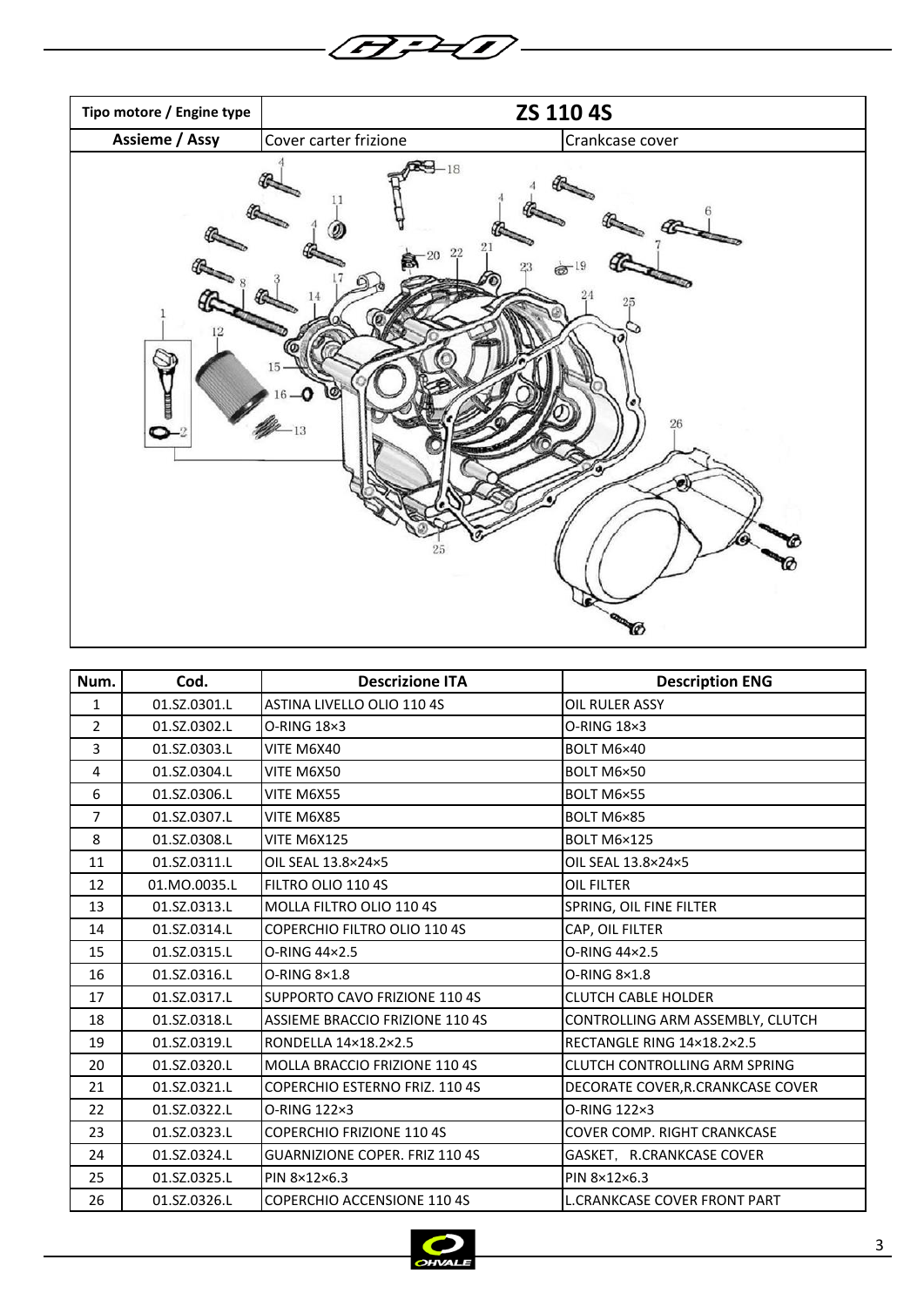

| Num. | Cod.         | <b>Descrizione ITA</b>                | <b>Description ENG</b>         |
|------|--------------|---------------------------------------|--------------------------------|
| 1    | 01.SZ.0401.L | ASSIEME FRIZIONE 110 4S               | <b>CLUTCH ASSY</b>             |
| 2    | 01.SZ.0402.L | <b>ATTUATORE FRIZIONE 110 4S</b>      | PUSHING ROD, CLUTCH            |
| 3    | 01.SZ.0403.L | <b>CUSCINETTO 6000</b>                | <b>BEARING (6000)</b>          |
| 4    | 01.SZ.0404.L | RONDELLA FRIZIONE 110 4S              | DISH WASHER, CLUTCH            |
| 5    | 01.SZ.0405.L | <b>GHIERA FISSAGGIO FRIZIONE</b>      | LOCK NUT, CLUTCH               |
| 6    | 01.SZ.0406.L | VITE FISS. PIATTELLO                  | <b>PLATE FIXING SCREW</b>      |
| 7    | 01.SZ.0407.L | PIATTELLO FRIZIONE                    | <b>END COVER, CLUTCH</b>       |
| 8    | 01.SZ.0408.L | <b>SET MOLLE FRIZIONE</b>             | SPRING SET, CLUTCH             |
| 9    | 01.SZ.0409.L | <b>MOZZO CENTRALE FRIZIONE 110 4S</b> | CENTER SLEEVE, CLUTCH          |
| 10   | 01.SZ.0410.L | SET DISCHI FRIZIONE 110 4S            | <b>SET DRIVE FRICTION DISK</b> |
| 11   | 01.SZ.0411.L | SET DISCHI FRIZIONE OUT 110 4S        | SET OUTER FRICTION DISK A      |
| 12   | 01.SZ.0412.L | PIATTO FRIZIONE 110 4S                | PRESSURE PLATE, CLUTCH         |
| 13   | 01.SZ.0413.L | <b>CAMPANA FRIZIONE 110 4S</b>        | OUT CASE ASSEMBLY, CLUTCH      |
| 14   | 01.SZ.0414.L | <b>MANICOTTO FRIZIONE 110 4S</b>      | SLEEVE, CLUTCH                 |
| 15   | 01.SZ.0415.L | ANELLO FISSAGGIO FRIZIONE             | FIXING RING, CLUTCH            |
| 16   | 01.SZ.0416.L | <b>RONDELLA</b>                       | <b>WASHER</b>                  |

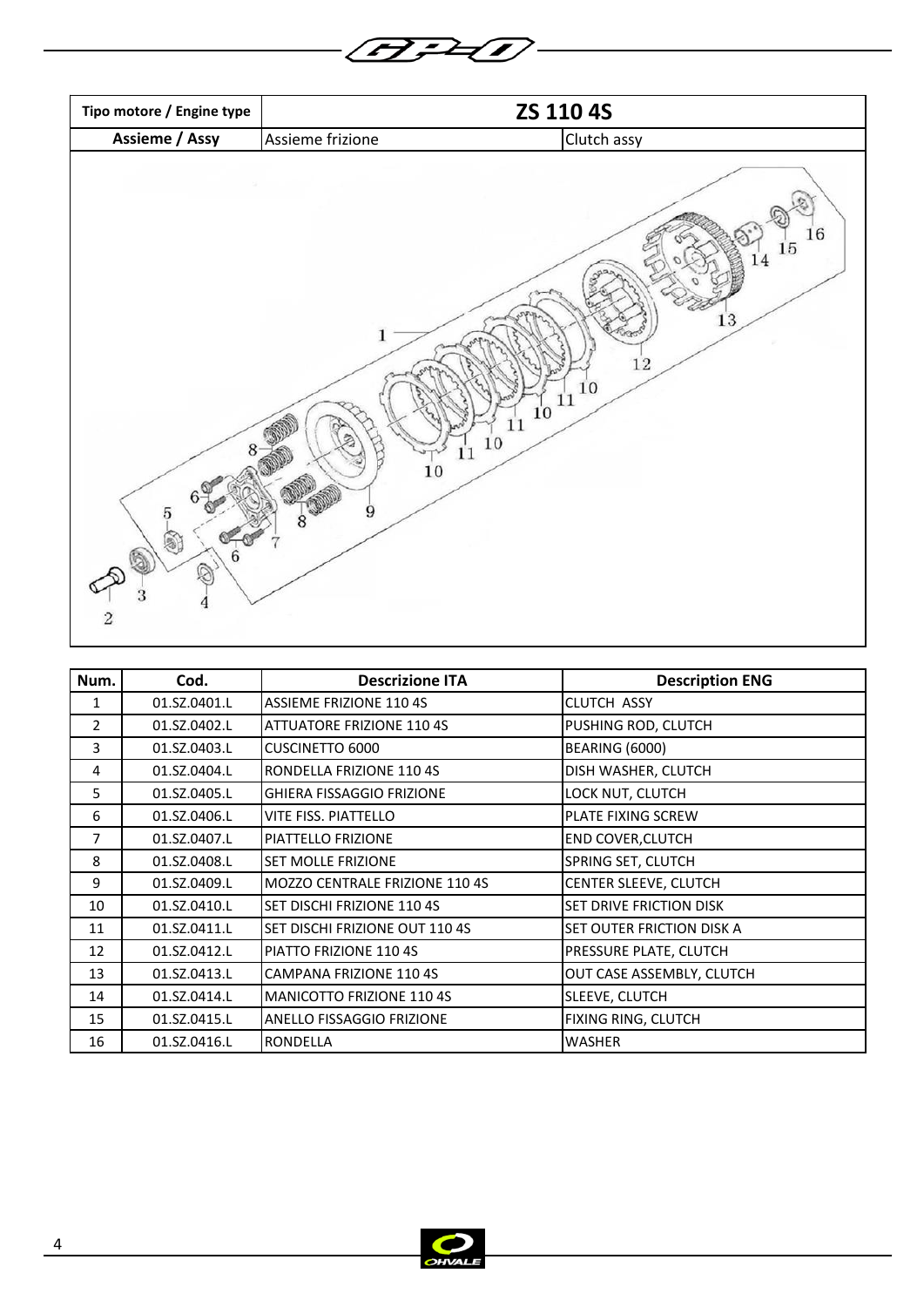

 $\overline{\phantom{0}}$ 

| Num. | Cod.         | <b>Descrizione ITA</b>            | <b>Description ENG</b>   |
|------|--------------|-----------------------------------|--------------------------|
|      | 01.SZ.0501.L | <b>IASSIEME POMPA OLIO 110 4S</b> | IOIL PUMP ASSY           |
| 13   | 01.SZ.0513.L | $IO-RING 9.4 \times 2.4$          | $IO-RING 9.4 \times 2.4$ |
| 14   | 01.SZ.0514.L | <b>IFILTRO INT OLIO 110 4S</b>    | STRAINER,OIL FILTER      |

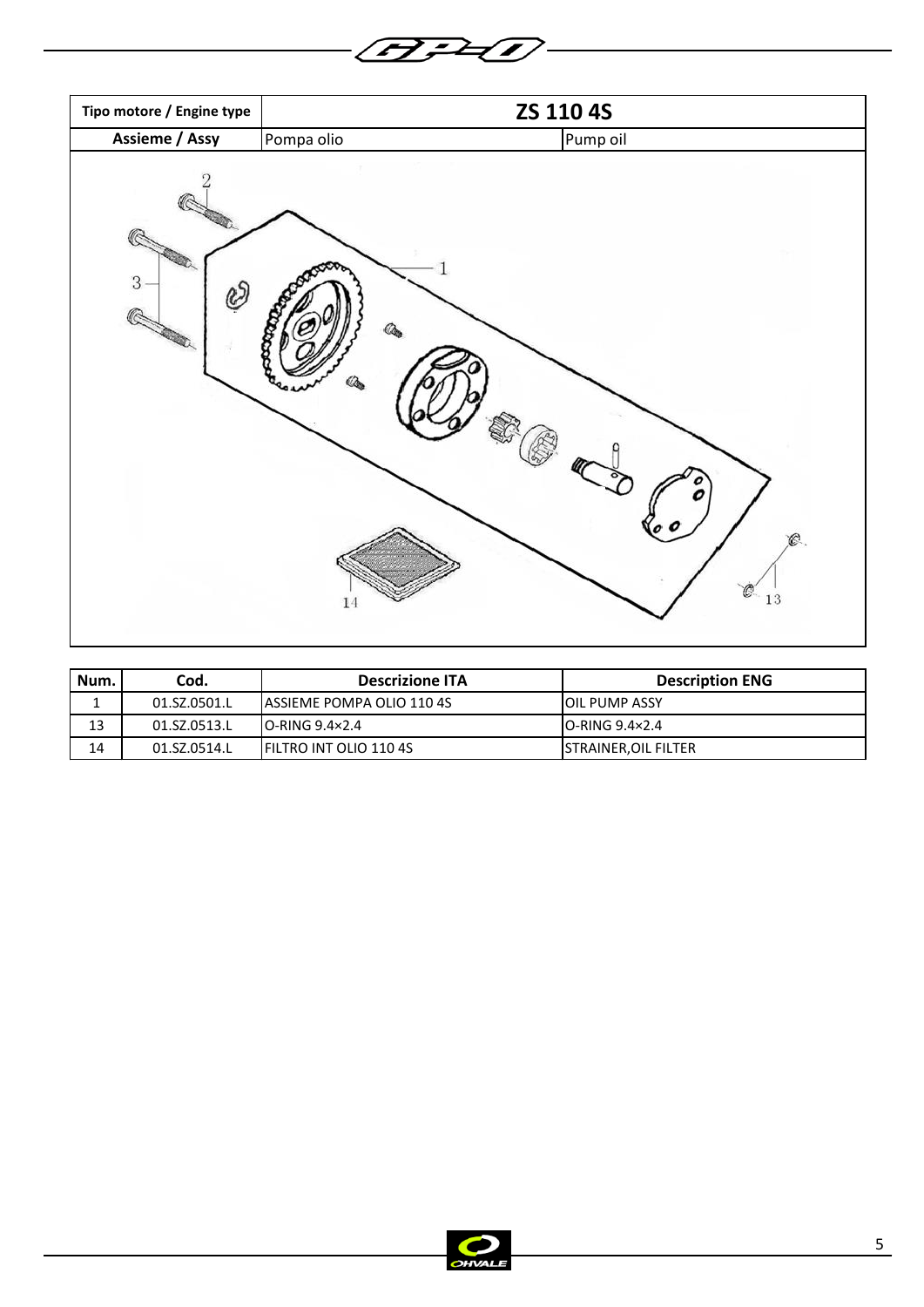|                         | ZS 110 4S<br>Tipo motore / Engine type |                                         |                             |
|-------------------------|----------------------------------------|-----------------------------------------|-----------------------------|
|                         | <b>Assieme / Assy</b>                  | Carter                                  | Crankcase                   |
| (61.111<br>◎<br>20<br>⊙ |                                        | -13                                     |                             |
| Num.                    | Cod.                                   | <b>Descrizione ITA</b>                  | <b>Description ENG</b>      |
| $\mathbf{1}$            | 01.SZ.0601.L                           | PRIGIONIERO B 110 4S                    | <b>CYLINDER STUD BOLT B</b> |
| $\overline{2}$          | 01.SZ.0602.L                           | PRIGIONIERO A 110 4S                    | <b>CYLINDER STUD BOLT A</b> |
| $\mathbf{3}$            | 01.SZ.0603.L                           | RONDELLA 12.4×2×20                      | WASHER 12.4×2×20            |
| $\overline{a}$          | 01.SZ.0604.L                           | VITE SCOLO OLIO 110 4S                  | OIL DRAIN PLUG              |
| 5                       | 01.SZ.0605.L                           | PIN 10×14                               | PIN 10×14                   |
| 6                       | 01.SZ.0606.L                           | CARTER DX 110 4S                        | RIGHT CRANKCASE BLOCK       |
| $\overline{7}$          | 01.SZ.0607.L                           | <b>GUARNIZIONE CENTR. CARTER 110 4S</b> | GASKET, CRANKCASE           |
| 10                      | 01.SZ.0610.L                           | CARTER SX 110 4S                        | LEFT CRANKCASE BLOCK        |
| 11                      | 01.SZ.0611.L                           | VITE M6X60                              | BOLT M6×60                  |
| 13                      | 01.SZ.0613.L                           | VITE M6X50                              | BOLT M6×50                  |
| 14                      | 01.SZ.0614.L                           | VITE M6X65                              | BOLT M6×65                  |
| 19                      | 01.0T.0114.L                           | VITE FORATA OLIO M10                    | HOLED OIL SCREW M10         |
| 20                      | 01.0T.0113.L                           | RONDELLA RAME M10                       | COPPER WASHER M10           |
|                         |                                        |                                         |                             |

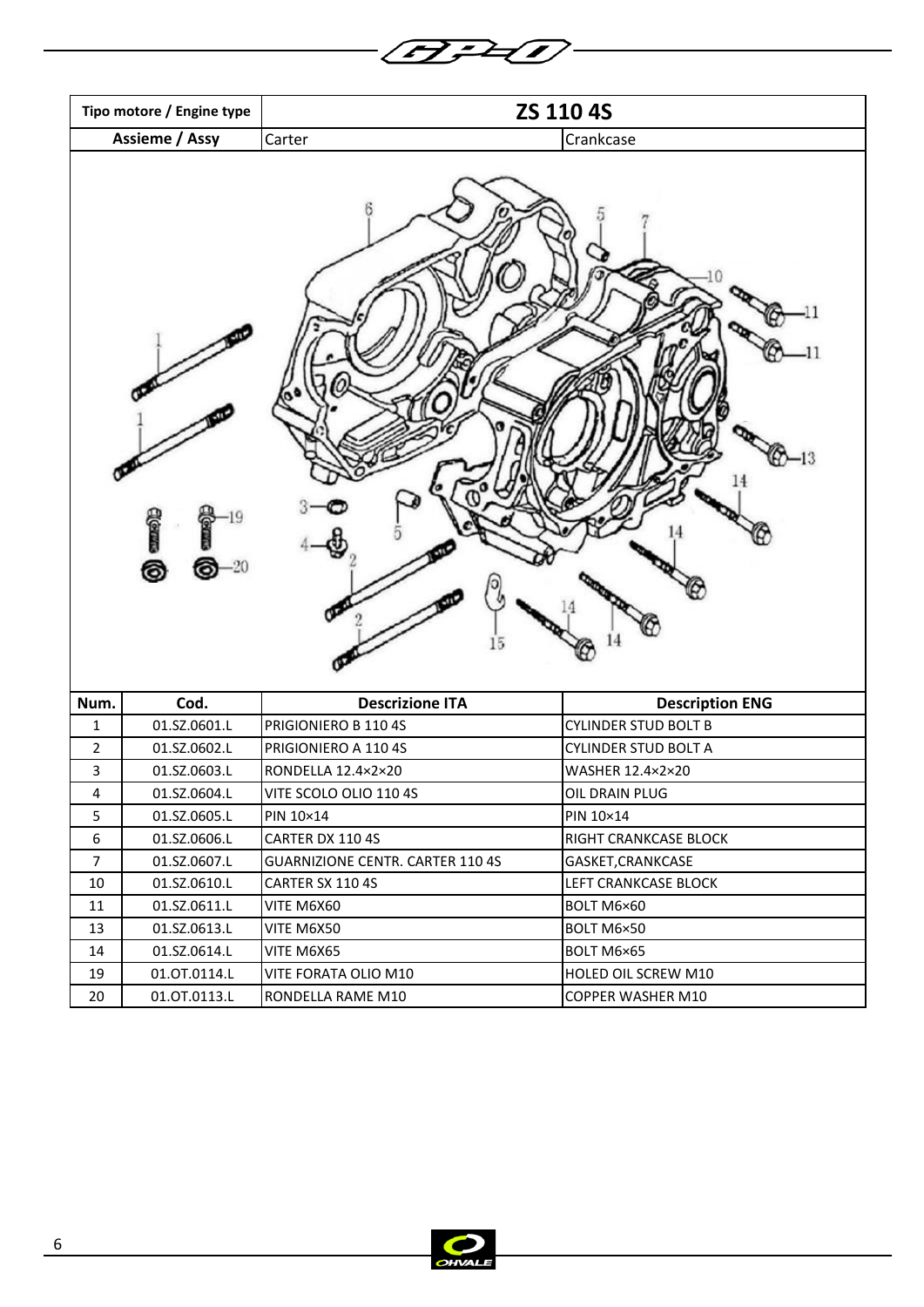| Tipo motore / Engine type |                                 | ZS 110 4S                                 |
|---------------------------|---------------------------------|-------------------------------------------|
| Assieme / Assy            | Assieme albero motore / pistone | Crankshaft / Piston / Connecting Rod comp |
| 15<br>18<br>14<br>$16\,$  | $17\,$                          | 10<br>11                                  |

F <del>2</del>D —

 $\overline{\mathbf{C}}$  $\sim$ 

| Num.          | Cod.         | <b>Descrizione ITA</b>                | <b>Description ENG</b>                |
|---------------|--------------|---------------------------------------|---------------------------------------|
| 1             | 01.SZ.0701.L | <b>ANELLO ELASTICO PISTONE 110 4S</b> | CHECK RING, PISTON PIN                |
| $\mathcal{P}$ | 01.SZ.0702.L | SPINOTTO PISTONE 110 4S               | <b>PIN PISTON</b>                     |
| 3             | 01.SZ.0703.L | PISTONE 110 4S                        | <b>PISTON</b>                         |
| 4             | 01.SZ.0704.L | KIT FASCE EL. PISTONE 110 4S          | PISTON RING COMP                      |
| 8             | 01.SZ.0708.L | PIGNONE POMPA OLIO 110 4S             | DRIVE GEAR, OIL PUMP                  |
| 9             | 01.SZ.0709.L | ALBERO MOTORE COMPLETO 110 4S         | <b>CRANKSHAFT CONNECTING-ROD ASSY</b> |
| 10            | 01.SZ.0710.L | CUSCINETTO 56×22×15                   | BEARING (TM-SC04A86/P5CS12 56×22×15)  |
| 11            | 01.SZ.0711.L | CHIAVETTA 110 4S                      | <b>SEMICIRCULAR KEY</b>               |
| 14            | 01.SZ.0714.L | <b>BUSH</b>                           | <b>BUSH</b>                           |
| 15            | 01.SZ.0715.L | <b>MOLLA</b>                          | SPRING, OIL PIPE                      |
| 16            | 01.SZ.0716.L | <b>GHIERA FISSAGGIO</b>               | LOCK NUT, CLUTCH                      |
| 17            | 01.SZ.0717.L | INGRANAGGIO PRIMARIO 110 4S           | PRIMARY DRIVE GEAR                    |
| 18            | 01.SZ.0718.L | RONDELLA FRIZ                         | DISH WASHER, CLUTCH                   |

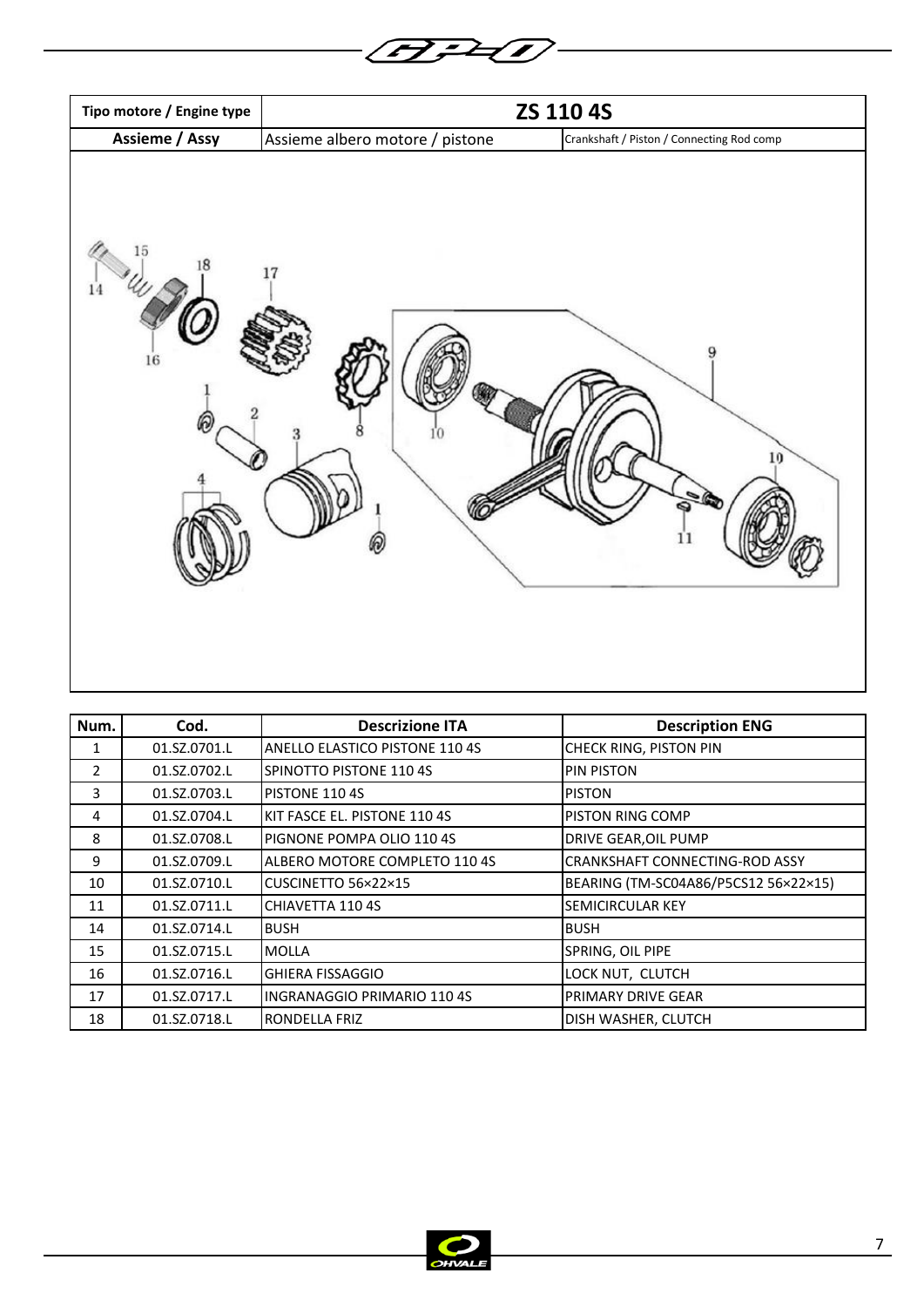

| Num. | Cod.         | <b>Descrizione ITA</b>         | <b>Description ENG</b>               |
|------|--------------|--------------------------------|--------------------------------------|
| 1    | 01.SZ.0801.L | ASSIEME ALBERO KICK 110 4S     | <b>IKICK STARTING SHAFT ASSEMBLY</b> |
| 30   | 01.SZ.0830.L | CUSCINETTO 6203                | <b>BEARING (6203)</b>                |
| 37   | 01.SZ.0837.L | <b>CUSCINETTO 6001</b>         | <b>BEARING (6001)</b>                |
| 38   | 01.SZ.0838.L | ASSIEME SECONDARIO 110 4S      | COUTERSHAFT TRANSMISSION             |
| 39   | 01.SZ.0839.L | <b>ASSIEME PRIMARIO 110 4S</b> | MAIN SHAFT, TRANSMISSION             |
| 40   | 01.SZ.0840.L | KIT CAMBIO COMPLETO 110 4S     | TRANSMISSION MAIN, COUNTER SHAFT     |
| 41   | 01.SZ.0841.L | <b>CUSCINETTO 6201</b>         | <b>BEARING (6201)</b>                |
| 42   | 01.SW.0813.L | VITE TE M6X10                  | <b>SCREW M6x10</b>                   |
| 43   | 01.SW.0814.L | PIASTRINA FISSAGGIO PIGNONE    | PLATE, PINION FIX                    |

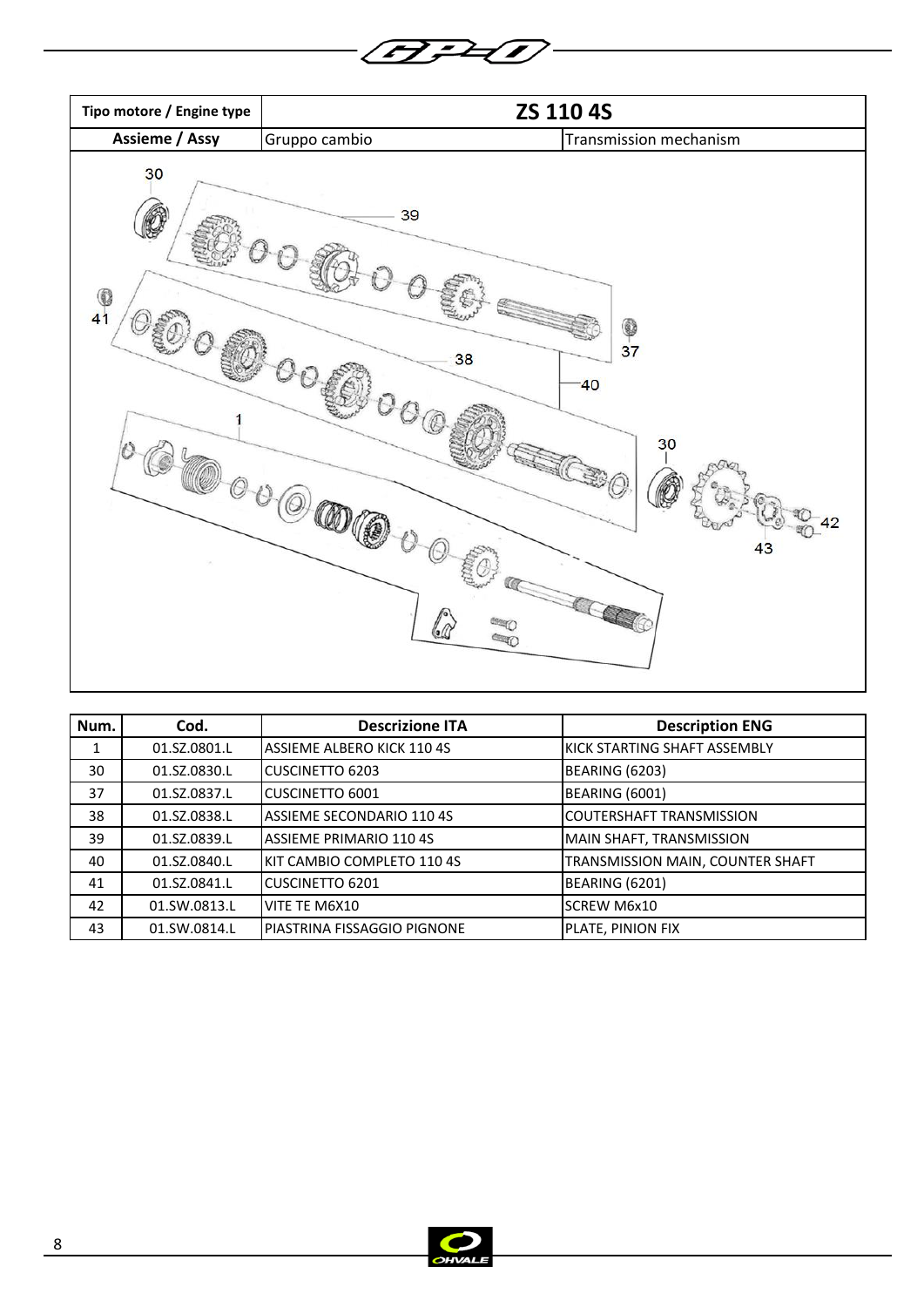

▰

| Num. | Cod.         | <b>Descrizione ITA</b>                | <b>Description ENG</b> |
|------|--------------|---------------------------------------|------------------------|
|      | 01.SZ.0901.L | <b>IFERMO MARCIA INSERITA 110 4S</b>  | ILOCATING PLATE ASSY   |
|      | 01.SZ.0902.L | <b>IMOLLA FERMO MARCIA 110 4S</b>     | SPRING ,LOCATING PLATE |
|      | 01.SZ.0903.L | <b>IDESMODROMICO CAMBIO 110 4S</b>    | IGEARSHIFT DRUM COMP   |
| 20   | 01.SZ.0920.L | <b>IATTUATORE CAMBIO COMP. 110 4S</b> | IGEARSHIFT SHAFT COMP  |

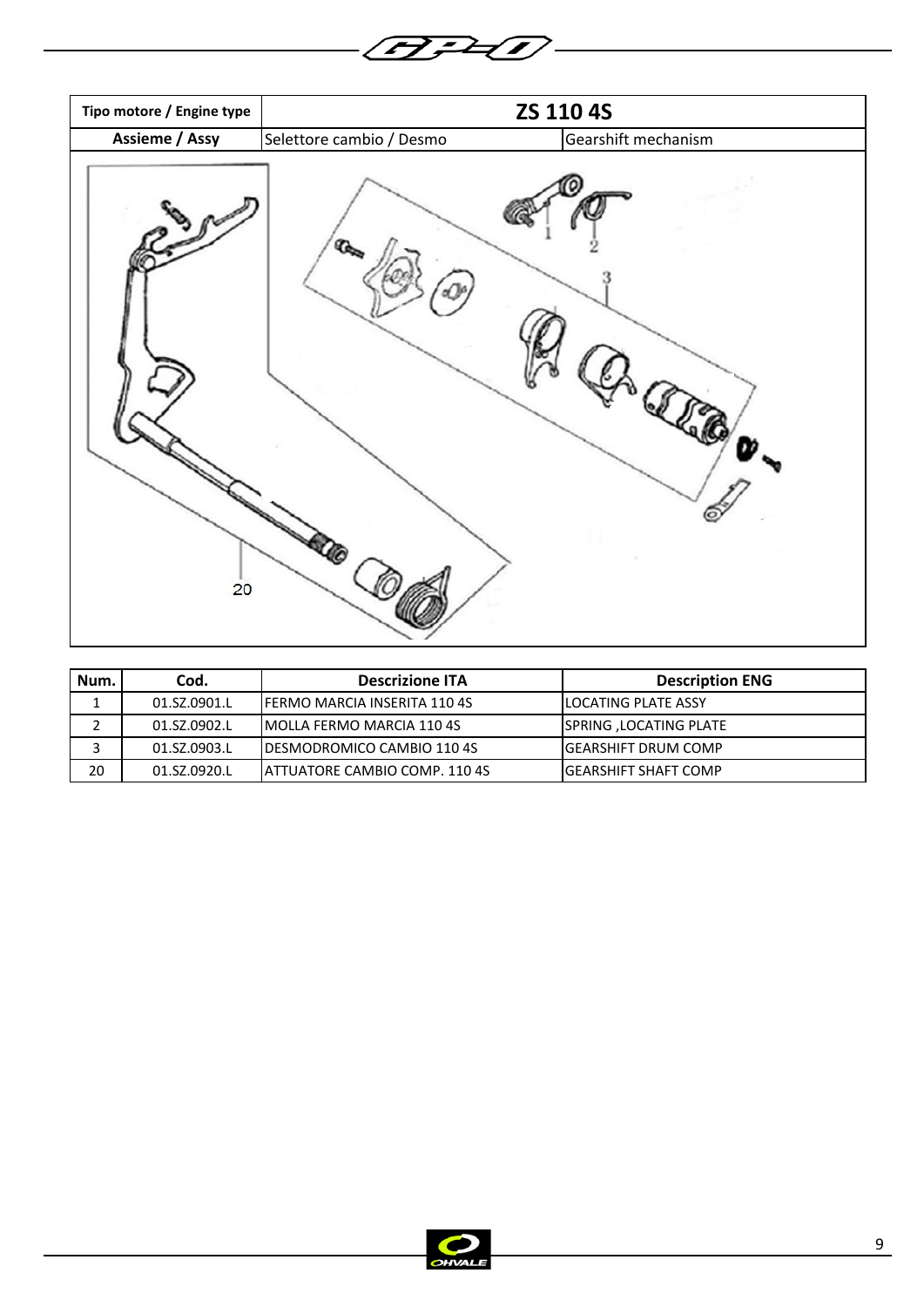| Tipo motore / Engine type |                | ZS 110 4S     |
|---------------------------|----------------|---------------|
| <b>Assieme / Assy</b>     | Gruppo statore | Magneto comp. |
|                           |                |               |

**BPD** 

| Num. | Cod.         | <b>Descrizione ITA</b>               | <b>Description ENG</b>      |
|------|--------------|--------------------------------------|-----------------------------|
|      | 01.SZ.1001.L | $IO-RING 6.5 \times 1.8$             | IO-RING 6.5×1.8             |
|      | 01.SZ.1002.L | $IO-RING 106.8x2$                    | <b>IO-RING 106.8×2</b>      |
|      | 01.SZ.1003.L | <b>IASSIEME STATORE COMPL 110 4S</b> | <b>STATOR ASSY, MAGNETO</b> |
|      | 01.SZ.1005.L | IVOLANO 110 4S                       | ROTOR ASSY,MAGNETO          |
| 6    | 01.SZ.1006.L | <b>IDADO FISSAGGIO VOLANO 110 4S</b> | <b>INUT</b>                 |